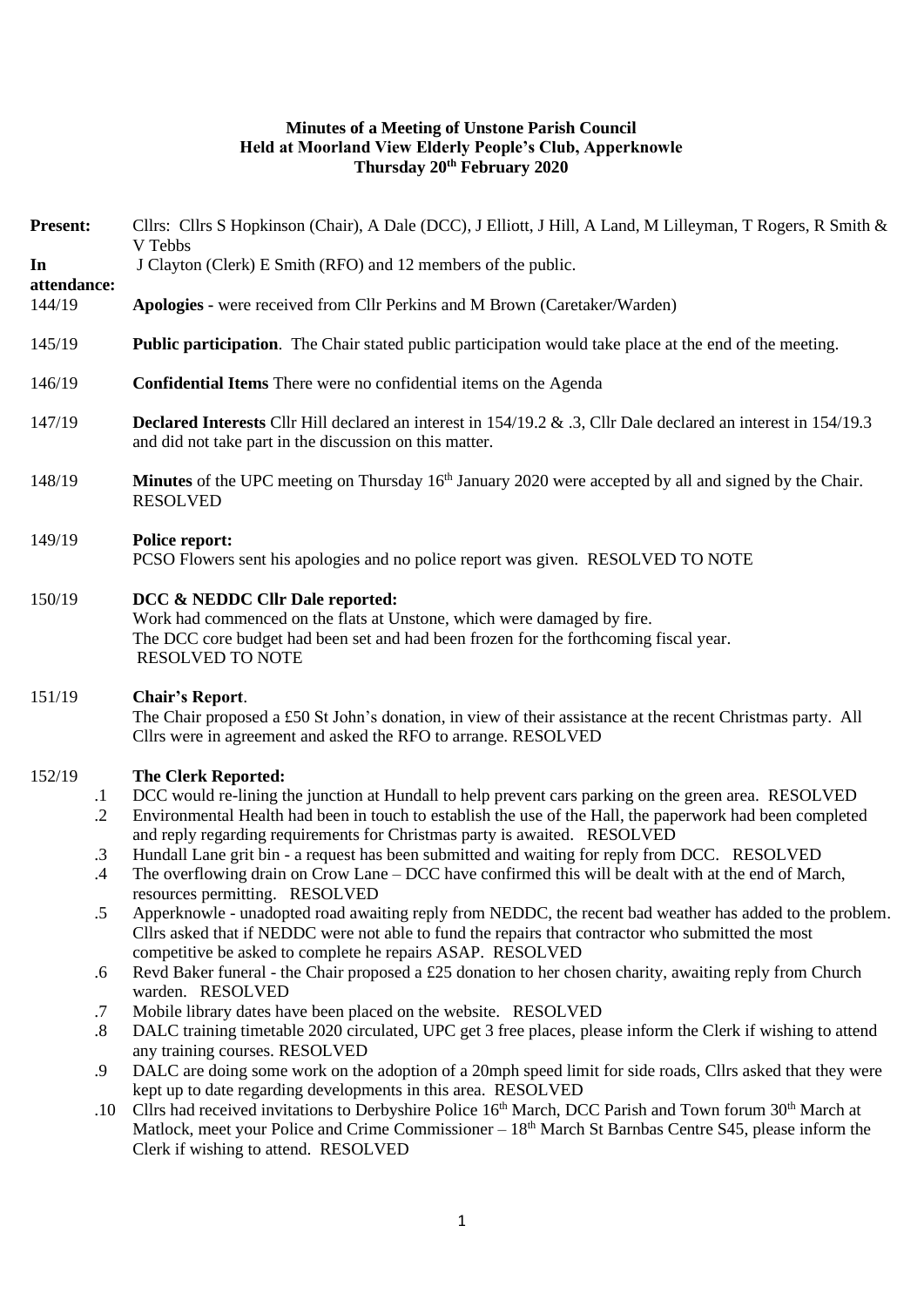153/19 It was noted that DALC Circular 02/20 and all relevant correspondence had been circulated, copies were available from the Clerk. RESOLVED

# 154/19 **Items Raised by Councillors**

- .1 NEDDC request to use the Community Hall for polling on 7<sup>th</sup> May 2020 6:15am until 10:15pm, All Cllrs were in agreement and asked that a fee of £200 be paid for it's use. Cllrs asked that the Clerk contact the usual hirer's ASAP to inform them. RESOLVED
- .2 Purchase of VE day items for Unstone School children, the RFO received a quotation for £272.00 for a commemorative mugs for all children at Unstone Infant & Junior school. Cllr agreed by majority decision to place an order. RESOLVED
- .3 Cemetery update, Councillor Lilleyman reported that he had resigned from the Joint Burial Committee, no nominations were made for a replacement. Cllrs asked that they receive a copy of the minutes until a decision is made regarding the termination of the agreement. As per DALC advise the matter has been referred to NEDDC legal Dept and we await a reply. The Clerk pointed out that all the services for Unstone parish residents had been carried out at the agreed reduced rate, this fiscal year to date. RESOLVED
- .4 Telephone box update. Cllr Rogers asked for an update. Cllr Dale and Elliott reported that the materials had been purchased and they were waiting until Spring before starting the works. A donation of £300 had been received towards the project. RESOLVED
- .5 Fleur De Llys. Cllr Rogers reported that the site had slowly deteriorated and had now become an eyesore. Cllrs asked that NEDDC be informed of the matter. RESOLVED
- .6 Ash Lane would be closed for resurfacing 9-16<sup>th</sup> March 2020. RESOLVED TO NOTE
- .7 Staveley parochial society. Cllr Hill reported that the society meet in March & September. Cllrs asked if the Society would like to make a donation towards the cost of the bench at the War memorial & that the matter be placed in the UPC agenda in July. RESOLVED
- .8 Derbyshire children's centre, Cllrs agreed a donation of £50 to the charity. RESOLVED

#### 155/19 **Community Hall**

- .1 Classic windows will be carrying out the remedial works to the door shortly. RESOLVED
- .2 The roller shutter to the door area, will be hopefully be installed within the next month. RESOLVED
- .3 The electrician will be rectifying the issues raised the periodic inspection report and will look at the bus stop lighting at the same time. RESOLVED
- .4 Fire extinguisher service was carried out by Chubb. All extinguishers at the hall were fine a small extinguisher for the van requires replacement. Cllrs asked the RFO to place an order. RESOLVED

#### 156/19 **Caretaker's Report**

- .1 Routine checks on bins, dog bins, grit bins, bus stops and benches, litter picking & play area inspections had been carried out. RESOLVED
- .2 Kompan have been contacted to look at the movement on the see saw installed at St Johns last year, an update will be provided at the next UPC meeting. RESOLVE
- .3 The path between Community Hall and St Johns garages is currently being cleared. RESOLVED
- .4 Three separate incidents of fly tipping on Whittington Lane have been reported to NEDDC, the items have been removed. RESOLVED
- .5 The mole issue has returned to Whittington Park, the Contractor has been contacted and asked to provide advice. RESOLVED

#### 157/19 **RFO's Report**

- .1 The RFO's report had been circulated and was approved. RESOLVED
- .2 The Cheque /BAC's request for February - £6,604.88 was unanimously approved along with the current income sheet and bank reconciliation. RESOLVED
- Sharman park fencing and gate quotation –the revised quotation which incorporated a pedestrian gate had been
- .3 received for £5,084.90. Al Cllrs were in agreement with this and asked the RFO to arrange installation.